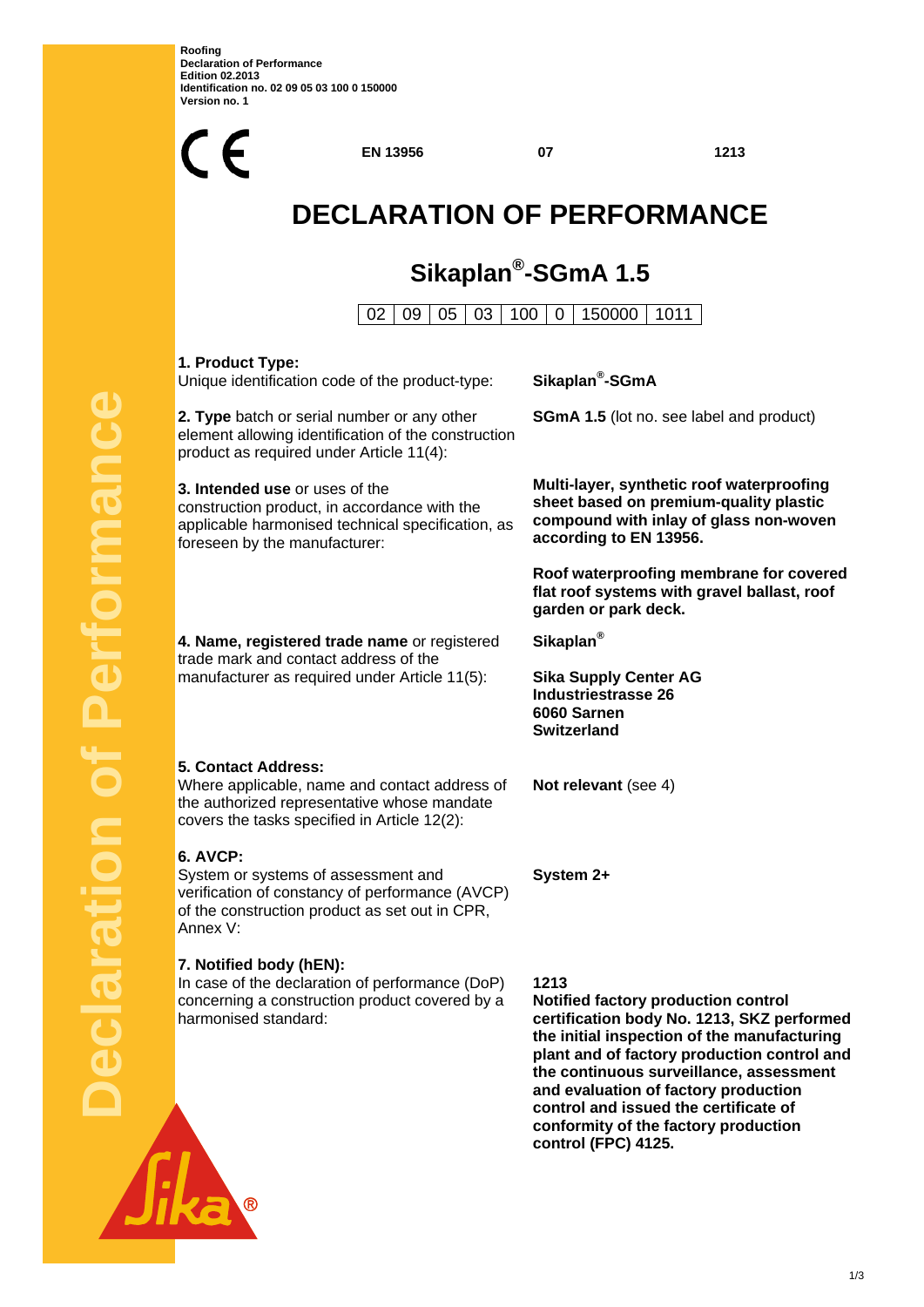**Roofing Declaration of Performance Edition 02.2013 Identification no. 02 09 05 03 100 0 150000 Version no. 1** 

## **8. Notified body (ETA):**

In case of the declaration of performance concerning a construction product for which a European Technical Assessment (ETA) has been issued:

# **9. Declared performance**

| <b>Essential</b><br>characteristics                                             | Performance                                                  | <b>Test Standard</b>                               | <b>Harmonised</b><br>technical<br>specification |
|---------------------------------------------------------------------------------|--------------------------------------------------------------|----------------------------------------------------|-------------------------------------------------|
| <b>Water tightness</b>                                                          | Pass                                                         | EN 1928                                            |                                                 |
| <b>Reaction to fire</b>                                                         | Class E                                                      | EN ISO 11925-2.<br>classification to EN<br>13501-1 |                                                 |
| Joint shear resistance                                                          | $\geq 500$ N/50 mm                                           | EN 12317-2                                         |                                                 |
| <b>Tensile stress</b><br>longitudinal $(md)^{1}$<br>transversal $(cmd)^{2)}$    | $\geq$ 9.5 N/mm <sup>2</sup><br>$\geq$ 8.5 N/mm <sup>2</sup> | EN 12311-2                                         |                                                 |
| <b>Elongation</b><br>longitudinal (md) <sup>1)</sup><br>transversal $(cmd)^{2}$ | $> 200 \%$<br>$> 200 \%$                                     | EN 12311-2                                         | EN 13956: 2012                                  |
| <b>Resistance to impact</b><br>hard substrate<br>soft substrate                 | $\geq 600$ mm<br>$\geq 1000$ mm                              | EN 12691                                           |                                                 |
| Resistance to static load<br>soft substrate<br>rigid substrate                  | $\geq 20$ kg<br>$\geq$ 20 kg                                 | EN 12730                                           |                                                 |
| <b>Resistance to root</b><br>penetration                                        | Pass                                                         | EN 13948                                           |                                                 |
| <b>Foldability at low</b><br>temperature                                        | $\le$ -25 °C                                                 | EN 495-5                                           |                                                 |

**Not relevant** (see 7)

1) md =machine direction<br>2) cmd =cross machine di cmd =cross machine direction